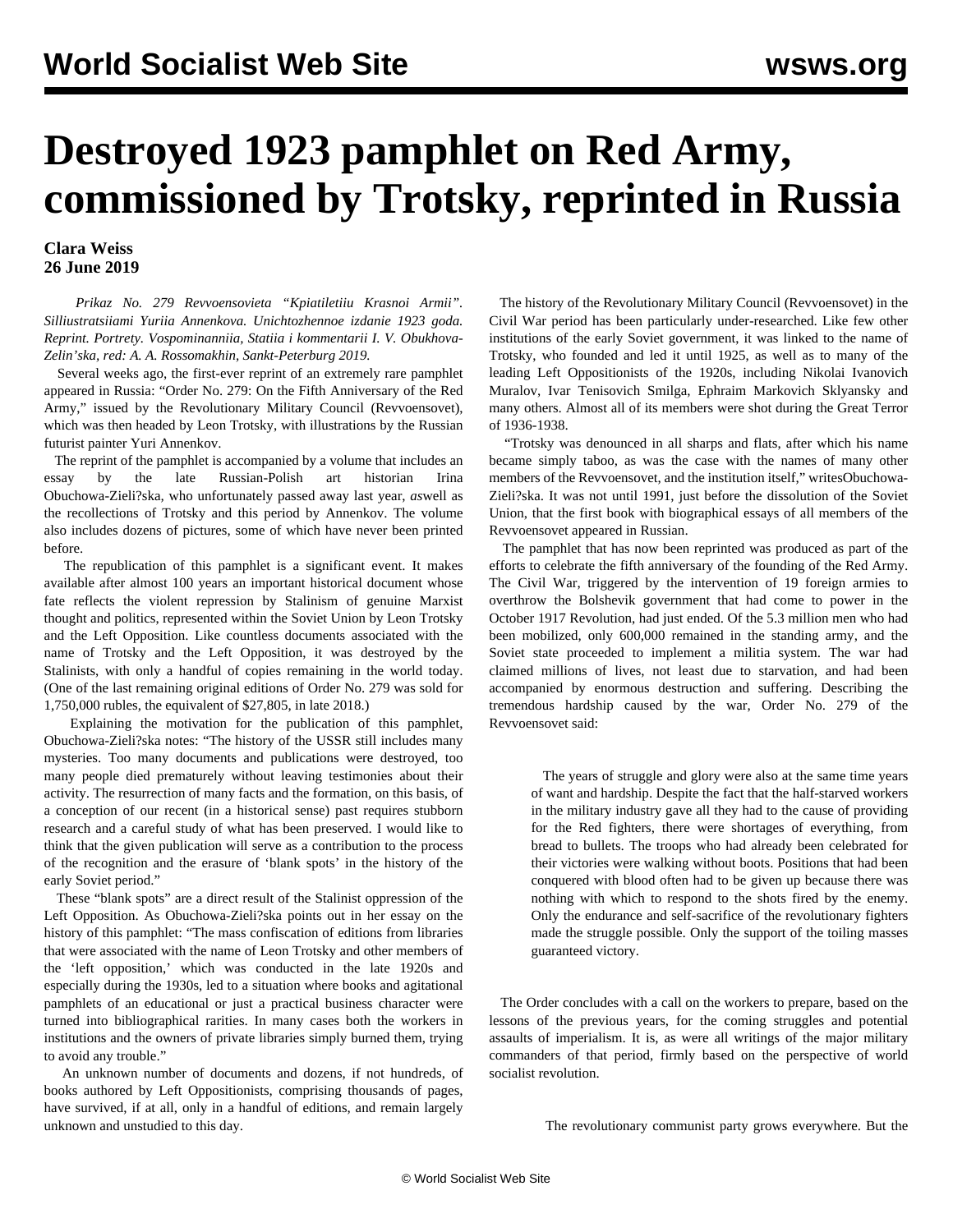bourgeoisie will nowhere give in without a cruel fight. It will rather destroy the entire world then renounce its profits. The exploiters look with hatred at the only country where the working class rules. Soviet Russia is the fortress of world revolution… World capital still refuses to recognize the Soviet republic in the sixth year of its existence. It still hopes to find a better moment to deal it a devastating blow. This is why the Red Army today needs working Russia and the world revolution no less than it did at the moment when Soviet power first came into being. Young fighters! The five preceding years will be for you a school of great heroism. Learn from the past, prepare for the future… Learn! Become stronger! Mature! Prepare!

 The pamphlet was signed by Trotsky; his deputy at the Revvoensovet, Ephraim Sklyansky; the commander-in-chief Sergey Kamenev; and three more members of the Revvoensovet: Stepan Danilov, Vladimir Antonov-Ovseenko and Pavel Lebedev, a former member of the Tsarist army who had joined the ranks of the revolutionary army.

 As Obuchowa-Zieli?ska explains, it was largely owing to these signatories that the pamphlet was destroyed by the Stalinists. Trotsky's name in the USSR became virtually a taboo after the expulsion of the Left Opposition in 1927 and his expulsion from the USSR in 1929. The "struggle against Trotskyism," in Obuchowa-Zieli?ska 's words, assumed "forms of social paranoia: they are looking for 'encoded' pictures of Trotsky in vignettes on school notebooks, those guilty of printing his picture in newspapers are shot. The slightest connection with Trotsky is treated like the most horrible crime, and he disappears almost completely from much of the official history of the USSR."

 Ephraim Sklyansky was one of Trotsky's [closest collaborators](https://www.marxists.org/archive/trotsky/1930/mylife/ch41.htm) and was among the first to be attacked and removed from his earlier positions in the struggle against the Left Opposition. He died a premature and suspicious death by drowning in a lake in Connecticut, in the US, in 1925. Sergey Kamenev worked closely with Trotsky during the Civil War and continued to advance in the ranks of the Soviet military until well into the 1930s. He died in 1936 of heart failure, but was posthumously accused of participating in a "military-fascist plot" during the Great Purges.

 Stepan Stepanovich Danilov had been a revolutionary since the 1890s and a Bolshevik since 1904. During the Civil War, he was close to both Lenin and Trotsky. In 1930, he was expelled from the party as a "Trotskyist." He was sentenced to death in 1937 and died in a camp shortly thereafter.

 Vladimir Aleksandrovich Antonov-Ovseenko was legendary as the organizer of several uprisings during the 1905 revolution and helped organize both the July insurrection and the seizure of power in Petrograd in October 1917. He later capitulated to Stalinism, but was also arrested in 1937 and shot in 1938.

Pavel Lebedev was the only one to escape repression. He died a natural death in 1933.

 When the pamphlet was produced, in 1923, Trotsky found himself at the "height of his power and popularity," the historian notes. On the occasion of the fifth anniversary of the Red Army, his portraits were hanging across cities of the Soviet Union. Gatchina, a small town close to what was then still Petrograd (later Leningrad and today St. Petersburg), was named "Trotsk" in his honor.

The illustration of the pamphlet itself was a byproduct—and a rather spontaneous one—of a much bigger project: the Revvoensovet commissioned from the futurist painter Yuri Annenkov portraits of Trotsky and several other leaders of the revolution and the Civil War, for an exhibition on the Red Army. This exhibition was held in the fall of 1923 at the Museum of the Red Army and Fleet in Moscow. The portraits were also exhibited at the Biennale in Venice in 1924.

 The portrait of Trotsky has since become very well known. The other potraits, many of which are lesser known, are reprinted in the volume. They include Nikolai Muralov (1877-1937), Ephraim Sklyansky (1892-1925), Vladimir Antonov-Ovseenko (1883-1938), Karl Radek (1885-1938), Grigory Zinoviev (1883-1936), Mikhail Tukhachevsky (1893-1937), Anatoly Lunacharsky (1875-1933), and Kliment Voroshilov (1881-1961).

 Apart from Obuchowa-Zieli?ska's essay, the volume also includes the memoirs of Annenkov about his work for the Revvoensovet and his meetings with Trotsky, written in the 1960s. They are an important historical document about this period and about Leon Trotsky in particular, for whom Annenkov felt great admiration and respect. Annenkov spent many hours with Trotsky to make his portrait. He was to leave the Soviet Union in the mid-1920s for Paris, where he remained in touch with Christian Rakovsky and Leonid Krasin, both important members of the Left Opposition, as well as the French-Russian socialist and opponent of Stalinism, Boris Souvarine.

Describing his first meeting with Trotsky, Annenkov wrote:

 We sat down. Trotsky started to talk about art. But—not about Russian artists. He spoke about the "Parisian school," and the French fine arts in general. He mentioned the names of Matisse, Derain, Picasso, but increasingly shifted toward a deeper discussion of history.

 Particularly interesting to me were the rather barbed remarks by Trotsky that the French Revolution had never found a reflection in art… "Portraits, landscape, still life, interieur, love, everyday life, war, historical events, parties, grief, tragedy, even madness (let's just remember 'Portrait of an Insane Person' by Géricault)—all of this has found a reflection in the fine arts. But the revolution and the arts—this union has so far not been found."

 I objected to Trotsky that the revolution in the arts is above all a revolution in the forms of its expression. "You are right"—responded Trotsky—"but this is a local revolution, a revolution of the arts itself, and one, at that, which is closed, not accessible to the general viewer. But I am talking about the reflection of the general, human revolution in the so called 'fine' arts, which have existed for thousands of years… The paintings that are now produced by Soviet painters that seek to 'depict' the spontaneity of the revolution, the revolutionary pathos, are miserably unworthy not only of the revolution but of the arts themselves…"

Further on, he recounts:

 One day, when I worked until a relatively late hour, Trotsky offered to allow me to sleep over at his "headquarters." I accepted… After reading a newspaper to fall asleep, I turned off the lamp and dozed off, but through my drowsiness I suddenly heard an indeterminate, muffled [zatushevannyi] sound. I opened my eyes and saw that Trotsky, a small flashlight in hand, had entered the room and approached the desk. He tried to not make any noise that could wake me. But to tiptoe "on his toes" like a ballerina was unusual for him and he lost his balance, wavered, balancing with his arms and, with difficulty, made one step after another. Having taken some documents from the desk, Trotsky looked at me: my eyes were hardly open and I maintained the look of someone who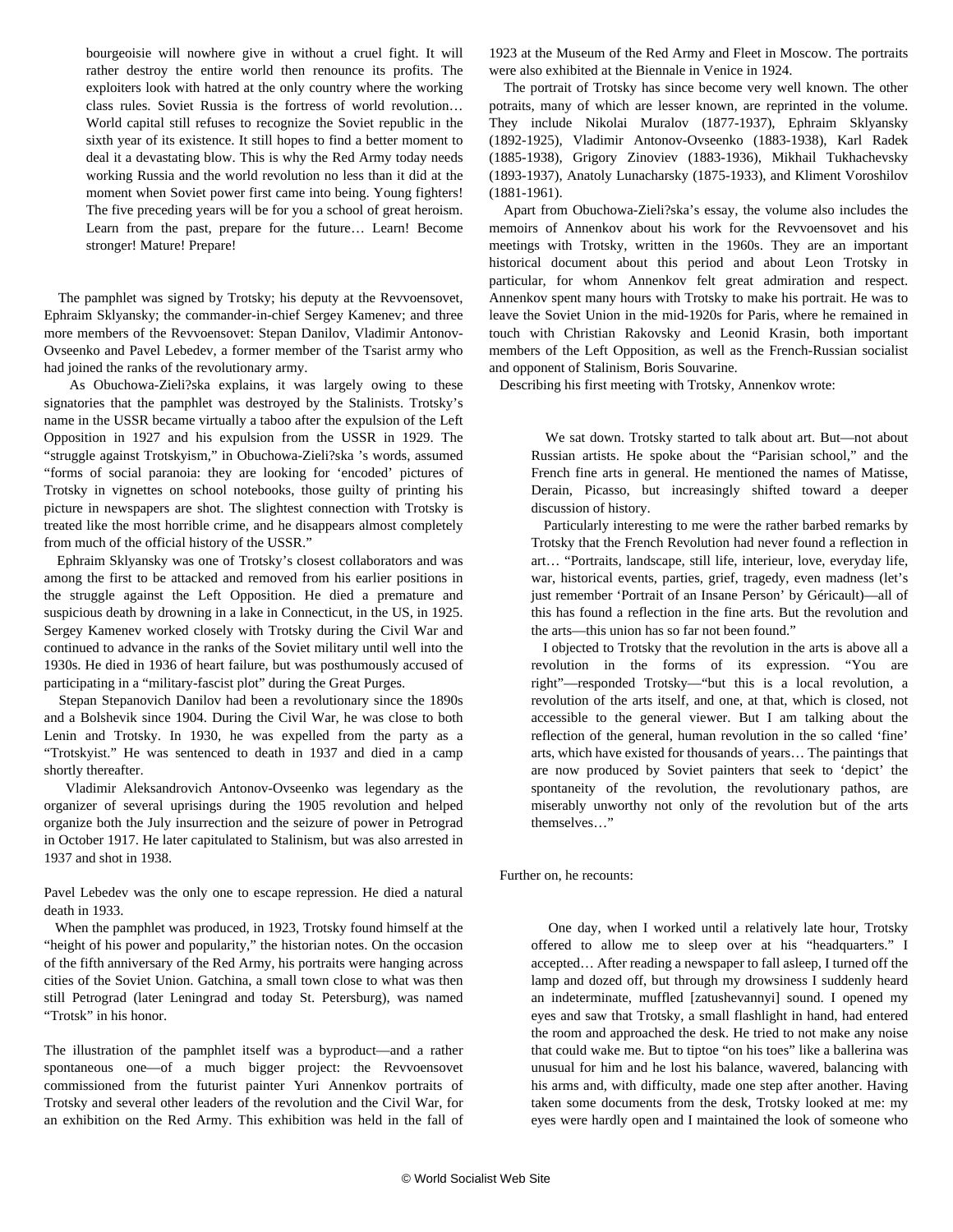is sleeping. Trotsky with the same difficulty and effort tiptoed out of the room and quietly closed the door. You had to live under the conditions of those years in Russia to grasp how unexpected such delicacy was from the leader of the Red Army and "permanent" revolution.

 Annenkov also befriended Sklyansky, "Trotsky's right-hand man." He [quoted](https://www.marxists.org/archive/trotsky/1930/mylife/ch30.htm) from Trotsky's *My Life* to describe this extraordinary young revolutionary:

> Among the party workers at the war commissariat I found the army doctor Sklyansky. In spite of his youth (in 1918 he was barely 26) he was conspicuous for his businesslike methods, his industry, and his talent for appraising people and circumstances—in other words, for the qualities that make an administrator. After consulting Sverdlov, who was invaluable in such matters, I chose Sklyansky as my deputy. I never had any occasion to regret it afterward… If anyone could be compared with Lazare Carnot of the French Revolution [known as the "Organizer of Victory" in the French Revolutionary and Napoleonic Wars, CW], it is Sklyansky. He was always exact, indefatigable, alert, and well-informed… One could call him at two or three in the morning and find him still at his desk in the commissariat. "When do you sleep?" I would ask him. He would reply with a jest.

 Annenkov added that, "Apart from the above enumerated qualities, Sklyansky was a charming comrade and a very cultivated man who loved the arts; despite his being overworked, he never missed an exhibition, not one premiere of an opera or a concert."

 The pamphlet and the memoirs by Annenkov illustrate quite powerfully the influence, respect and popularity that Trotsky and many future Left Oppositionists commanded in the early years after the Revolution and on the very eve of the inner-party struggle.

 However, while this volume provides important material and a strong sense of the dramatic changes in the political situation that took place in the Soviet Union within just a few months, from the fall of 1923 to the spring of 1924, the political content and causes of these changes are not explained. Though Obuchowa-Zieli?ska*'s essay* testifies to her respect for Trotsky and his struggle against Stalinism and her commitment to restoring historical truth, she cannot explain either its political basis or its development and outcome.

 The enormous rapidity and intensity with which the emergence of Stalinism and its struggle against Trotskyism developed cannot be understood outside of the impact of the [aborted German revolution in the](/en/articles/2008/10/1923-o30.html) [fall of 1923](/en/articles/2008/10/1923-o30.html)—a revolution that had been widely expected to be successful and had prompted upward of one million Soviet men to sign up voluntarily for the Red Army so that they could rush to the aid of the "Red October" after the seizure of power by the German working class. The incorrect line pursued by the Comintern in Germany under the heavy influence of the emerging Stalin faction, along with their incorrect policies on domestic economic and political matters, prompted the formation of the Left Opposition, beginning with the *Declaration of the 46* in October of 1923.

 To isolate Trotsky and his supporters, Joseph Stalin, working closely with Grigory Zinoviev and Lev Kamenev, formed the so called "troika" in the Politburo of the party. Their assault on Trotsky was facilitated by Lenin's death in early 1924. More open attacks on Trotsky started in the fall of 1924, just a few months after the events described in this book, with the so called "literary discussion" about Trotsky's *Lessons of* *October*, in which he reviewed the inner-party opposition to the seizure of power in 1917, in an open comparison to the mistaken line taken by the Comintern with regard to Germany in 1923.

 The attacks on Trotsky centered on the theory of permanent revolution, the theoretical expression of the program of world socialist revolution, which had formed the basis of the seizure of power by the Bolsheviks in 1917. The reaction against this program by substantial sections of the party leadership, led by Stalin, under the banner of the nationalist program of "socialism in one country," gave expression to the social and political interests of a bureaucracy that had been growing in the workers' state under conditions of a backward economy with an overwhelmingly peasant population and an unexpectedly prolonged period of international isolation and imperialist encirclement.

 Obuchowa-Zieli?ska writes that Trotsky and other Left Oppositionists remained members of the party's Central Committee because of the "inertia" of the Stalin faction, and that most "ordinary Soviet citizens" did not understand the scale of the fundamental changes that were taking place in the leadership of the country.

 As a matter of fact, however, the outcome of the struggle had not been decided yet. Throughout the 1920s, the Left Opposition and Trotsky remained an embattled and suppressed, but significant, political force in Soviet political, economic and cultural life. Under these conditions, and given their enormous record of struggle and prestige among broad sections of the working class and intelligentsia, it was anything but easy for the Stalin faction to remove Left Oppositionists from influential positions altogether, despite the most horrendous denunciations of them and suppression of any opposition discussion about the political issues at hand.

 At leading educational institutions such as the Institute of Red Professors, which trained academics and Marxist theoreticians under the direct supervision of the Central Committee, Left Oppositionists maintained influential positions and support among students until 1925. In the Komsomol, the youth organization of the party, the Left Opposition was particularly strong. When a revolutionary movement of the Chinese peasants and workers erupted in 1925, the influence of the Left Opposition momentarily grew significantly, among both industrial workers and sections of the intelligentsia.

 The growing isolation of the Trotskyists and crackdown by the Stalinist faction in late 1927 were bound up with new defeats of the world revolution, above all, the defeat of the British General Strike in 1926 and the defeat of the Chinese Revolution in 1925-1927—both the results of the opportunist policies of the Stalinized Comintern. When the line of the Comintern in Germany enabled Hitler to come to power in Germany in 1933 without a single shot being fired, and without any discussion in the Comintern itself of its disastrous policies, the International Left Opposition proceeded to call for the formation of the Fourth International, which was eventually founded in 1938 in Paris.

 Despite the lack of a political understanding of these fundamental historical questions, the fact that volumes such as this are being published now, under conditions where the Russian state has unleashed, yet again, a vicious [campaign against Trotsky,](/en/articles/2019/03/08/pers-m08.html) is extremely significant.

 It comes one-and-a-half years after hitherto unknown [manuscripts of](/en/articles/2018/08/27/left-a27.html) [Left Oppositionists](/en/articles/2018/08/27/left-a27.html) imprisoned in the Verkhne-Uralsk political isolator were uncovered and published in Russia, finding a readership of tens of thousands of people. In recent months, several new books addressing the work of the revolutionary literary critics Alexander Voronsky and Vyacheslav Polonsky in a serious manner have appeared.

 Voronsky's semi-fictionalized memoirs, *Za zhivoi i mertvoi vodoi* [literally: *In Search of Living and Dead Water*, often translated into English as *Waters of Life and Death*] were republished just a few months ago. The book has found a significant readership, becoming one of the best-selling books in a well-known Moscow bookstore. Taken together,